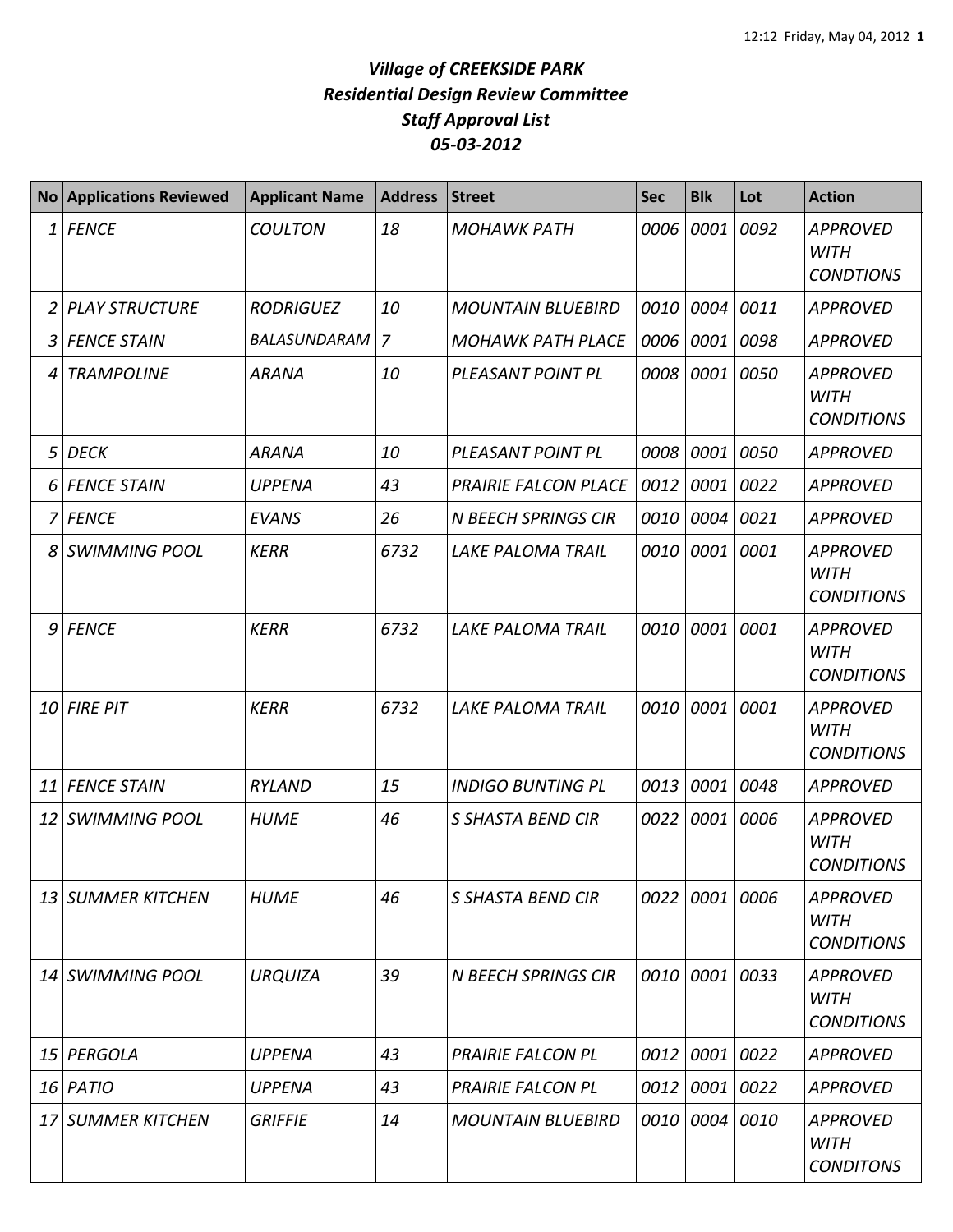| <b>No</b> | <b>Applications Reviewed</b> | <b>Applicant Name</b> | <b>Address</b> | <b>Street</b>            | <b>Sec</b> | <b>Blk</b>     | Lot       | <b>Action</b>                                       |
|-----------|------------------------------|-----------------------|----------------|--------------------------|------------|----------------|-----------|-----------------------------------------------------|
|           | $18$ SPA                     | <b>TARKOWSKI</b>      | 10             | <b>CHILDRES POND CT</b>  | 0002       | 0001           | 0026      | <b>APPROVED</b><br><b>WITH</b><br><b>CONDITIONS</b> |
| 19        | <b>FENCE STAIN</b>           | <b>ANDREWS</b>        | 39             | S VICTORIANA CIRCLE      | 0007       |                | 0001 0010 | <b>APPROVED</b>                                     |
| 20        | <b>TREE REMOVAL</b>          | <b>MARES</b>          | 115            | <b>W ARBOR CAMP CIR</b>  | 0004       |                | 0001 0060 | <b>APPROVED</b>                                     |
| 21        | <b>SWIMMING POOL</b>         | <b>MOLINA</b>         | 66             | <b>S FREEMONT RIDGE</b>  | 0023       |                | 0001 0008 | <b>APPROVED</b><br><b>WITH</b><br><b>CONDITIONS</b> |
| 22        | <b>POOL HEATER</b>           | <b>HALL</b>           | 155            | <b>SARROW CANYON CIR</b> | 0003       | 0004           | 0007      | <b>APPROVED</b><br><b>WITH</b><br><b>CONDITIONS</b> |
| 23        | PERGOLA                      | <b>CUESTA</b>         | 70             | <b>N ROCKY POINT CIR</b> | 0005       | 0001           | 0040      | <b>APPROVED</b>                                     |
| 24        | <b>FENCE STAIN</b>           | <b>RUSH</b>           | 19             | <b>KITTATINNY PLACE</b>  | 0003       | 0004           | 0018      | <b>APPROVED</b>                                     |
| 25        | <b>SWIMMING POOL</b>         | <b>MURDOCK</b>        | 87             | N VICTORIANA CIRCLE      | 0007       | 0001           | 0022      | <b>APPROVED</b><br><b>WITH</b><br><b>CONDITONS</b>  |
| 26        | <b>SWIMMING POOL</b>         | <b>ARAM</b>           | 47             | N SHIMMERING ASPEN       | 0019       | 0001           | 0010      | <b>APPROVED</b><br><b>WITH</b><br><b>CONDITONS</b>  |
| 27        | <b>DECK</b>                  | <b>ARAM</b>           | 47             | N SHIMMERING ASPEN       | 0019       | 0001           | 0010      | <b>APPROVED</b>                                     |
| 28        | <b>SUMMER KITCHEN</b>        | <b>HOFFMAN</b>        | 89             | N SAGE SPARROW CIR       | 0011       | 0003           | 0027      | <b>APPROVED</b><br><b>WITH</b><br><b>CONDITIONS</b> |
|           | $29$ FENCE                   | <b>STARKWEATHER</b>   | 135            | E JAGGED RIDGE CIR       |            | 0014 0005 0024 |           | <b>APPROVED</b>                                     |
| 30        | <b>FENCE STAIN</b>           | <b>AYYOBI</b>         | 30             | <b>KITTATINNY PLACE</b>  |            | 0003 0004 0015 |           | <b>APPROVED</b>                                     |
|           | 31 ARBOR                     | <b>JARDIN</b>         | $\overline{7}$ | <b>RANCHERS TRAIL</b>    |            | 0024 0001 0023 |           | <b>APPROVED</b><br><b>WITH</b><br><b>CONDITIONS</b> |
|           | 32 FIRE PIT                  | <b>JARDIN</b>         | $\overline{7}$ | <b>RANCHERS TRAIL</b>    |            | 0024 0001 0023 |           | <b>APPROVED</b><br><b>WITH</b><br><b>CONDITIONS</b> |
|           | 33 PATIO                     | <b>JARDIN</b>         | $\overline{7}$ | <b>RANCHERS TRAIL</b>    |            | 0024 0001 0023 |           | <b>APPROVED</b>                                     |
|           | 34 SWIMMING POOL             | VILLAREAL             | 79             | N VICTORIANA CIRCLE      | 0007       | 0001 0020      |           | <b>APPROVED</b><br><b>WITH</b><br><b>CONDITIONS</b> |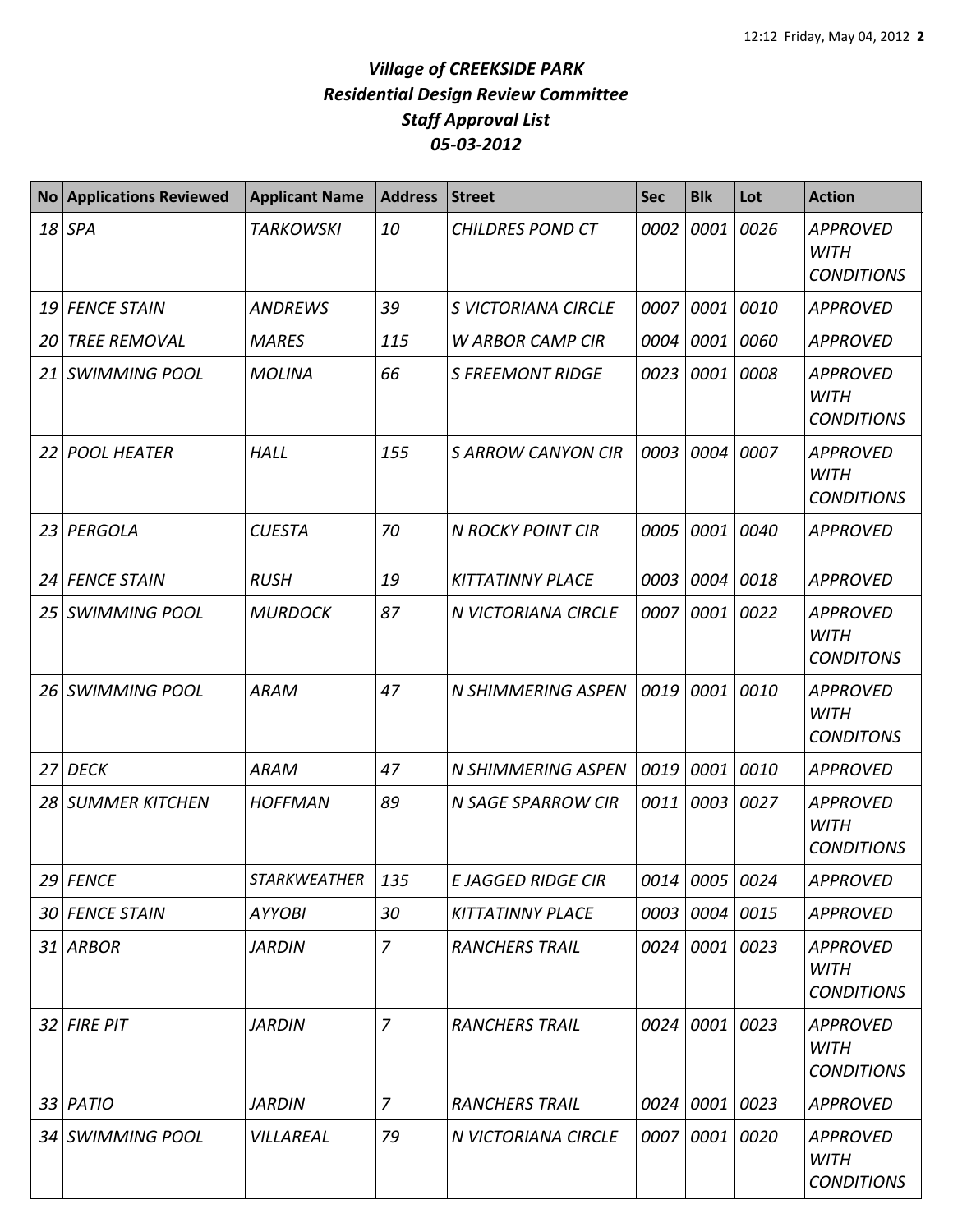| <b>No</b>       | <b>Applications Reviewed</b> | <b>Applicant Name</b> | <b>Address</b> | <b>Street</b>              | <b>Sec</b> | <b>Blk</b>     | Lot       | <b>Action</b>                                       |
|-----------------|------------------------------|-----------------------|----------------|----------------------------|------------|----------------|-----------|-----------------------------------------------------|
| 35 <sub>1</sub> | <b>POOL BATH</b>             | VILLAREAL             | 79             | N VICTORIANA CIRCLE        | 0007       | 0001           | 0020      | <b>APPROVED</b><br><b>WITH</b><br><b>CONDITIONS</b> |
| 36 I            | PERGOLA                      | VILLAREAL             | 79             | N VICTORIANA CIRCLE        | 0007       | 0001           | 0020      | <b>APPROVED</b><br><b>WITH</b><br><b>CONDITIONS</b> |
| 37              | <b>SUMMER KITCHEN</b>        | VILLAREAL             | 79             | N VICTORIANA CIRCLE        | 0007       | 0001           | 0020      | <b>APPROVED</b><br><b>WITH</b><br><b>CONDITIONS</b> |
| 38              | <b>PLAY STRUCTURE</b>        | <b>ALMAN</b>          | 10             | YARBROUGH COURT            | 0015       |                | 0005 0022 | <b>APPROVED</b><br><b>WITH</b><br><b>CONDITIONS</b> |
| 39              | <b>TRAMPOLINE</b>            | <b>ALMAN</b>          | 10             | YARBROUGH COURT            | 0015       | 0005 0022      |           | <b>APPROVED</b><br><b>WITH</b><br><b>CONDITONS</b>  |
| 40              | <b>SWIMMING POOL</b>         | <b>NIZNIK</b>         | 31             | <b>N BEECH SPRINGS CIR</b> | 0010       | 0001           | 0035      | <b>APPROVED</b><br><b>WITH</b><br><b>CONDITIONS</b> |
| 41              | PERGOLA                      | <b>NIZNIK</b>         | 31             | <b>N BEECH SPRINGS CIR</b> | 0010       | 0001           | 0035      | <b>APPROVED</b><br><b>WITH</b><br><b>CONDITIONS</b> |
| 42              | <b>SUMMER KITCHEN</b>        | <b>NIZNIK</b>         | 31             | <b>N BEECH SPRINGS CIR</b> | 0010       | 0001           | 0035      | <b>APPROVED</b><br><b>WITH</b><br><b>CONDITIONS</b> |
| 43              | <b>ARBOR</b>                 | <b>NIZNIK</b>         | 31             | <b>N BEECH SPRINGS CIR</b> | 0010       | 0001           | 0035      | <b>APPROVED</b>                                     |
|                 | 44 PLAY STRUCTURE            | <b>TURNER</b>         | 7              | <b>CADENCE COURT</b>       |            | 0018 0001 0090 |           | <b>APPROVED</b><br><b>WITH</b><br><b>CONDITIONS</b> |
| 45              | <b>FENCE STAIN</b>           | <b>HJORTH</b>         | 14             | <b>LANGSTONE</b>           | 0009       | 0002 0004      |           | <b>APPROVED</b>                                     |
| 46              | <b>FENCE STAIN</b>           | <b>WALLACE</b>        | 26             | S BACOPA DRIVE             | 0007       | 0001 0041      |           | <b>APPROVED</b>                                     |
| 471             | <b>PATIO COVER</b>           | <b>MIRELES</b>        | 10             | <b>INDIGO BUNTING PL</b>   | 0013       | 0001 0053      |           | <b>APPROVED</b><br><b>WITH</b><br><b>CONDITIONS</b> |
| 48              | <b>FENCE</b>                 | RONDEAU               | 7142           | LAKE PALOMA TRAIL          | 0011       | 0001 0004      |           | <b>APPROVED</b>                                     |
| 49              | <b>TREE REMOVAL</b>          | <b>SARANTAPOULOS</b>  | $\overline{z}$ | <b>CHIPPED SPARROW PL</b>  | 0013       | 0002 0039      |           | <b>APPROVED</b>                                     |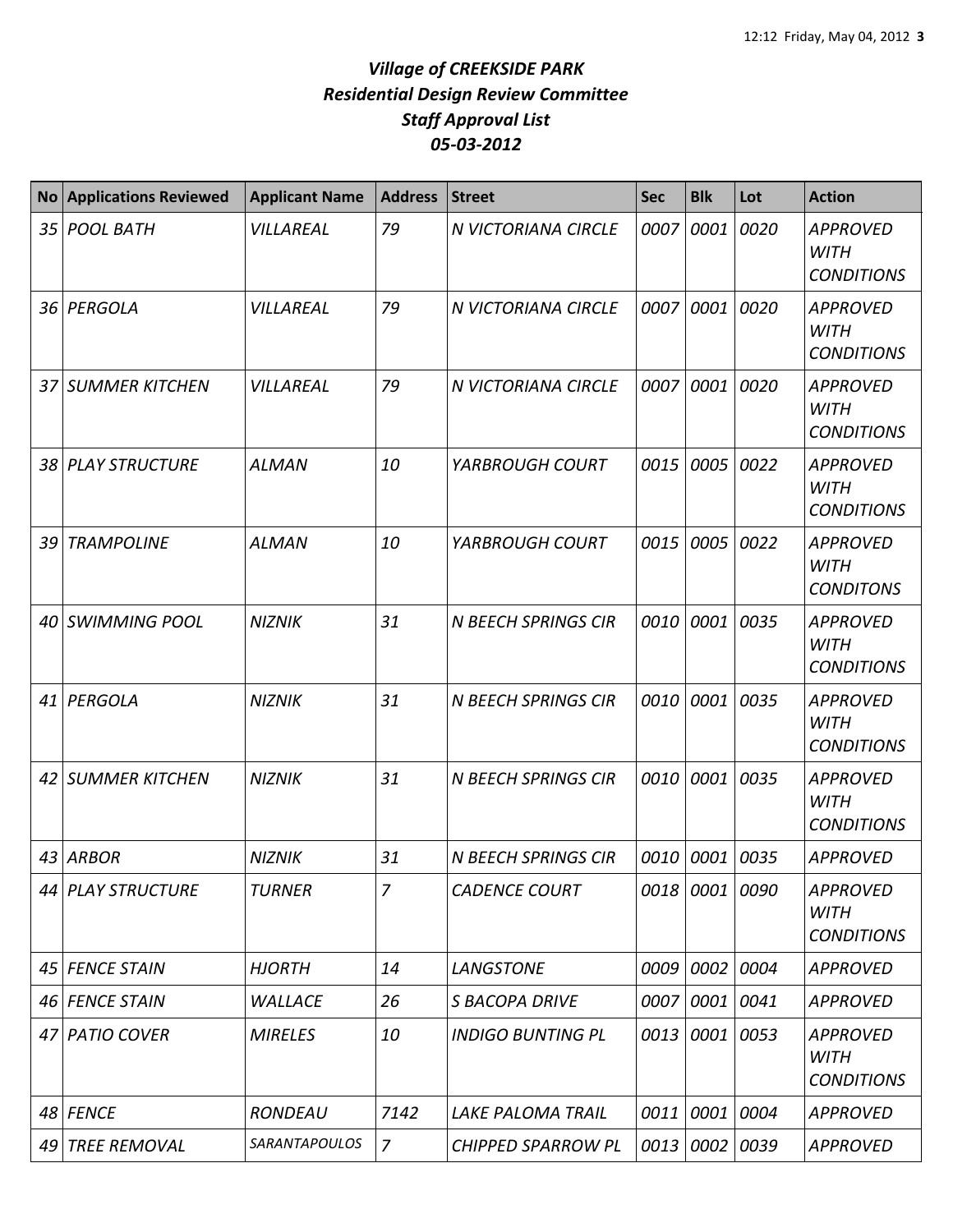| <b>No</b> | <b>Applications Reviewed</b> | <b>Applicant Name</b> | <b>Address</b> | <b>Street</b>             | <b>Sec</b> | <b>Blk</b>     | Lot       | <b>Action</b>                                       |
|-----------|------------------------------|-----------------------|----------------|---------------------------|------------|----------------|-----------|-----------------------------------------------------|
| 50 l      | <b>PATIO ENCLOSURE</b>       | <b>CASEY</b>          | 83             | E CRYSTAL CANYON CIR      | 0001       | 0001           | 0054      | <b>APPROVED</b><br><b>WITH</b><br><b>CONDITIONS</b> |
|           | 51 SWIMMING POOL             | <b>GROSSGART</b>      | $\overline{2}$ | <b>PANAMINT COURT</b>     | 0022       |                | 0001 0013 | <b>APPROVED</b><br><b>WITH</b><br><b>CONDITIONS</b> |
| 52        | PERGOLA                      | <b>GROSSGART</b>      | $\overline{2}$ | <b>PANAMINT COURT</b>     | 0022       | 0001           | 0013      | <b>APPROVED</b><br><b>WITH</b><br><b>CONDITIONS</b> |
| 53        | <b>SCREENED PORCH</b>        | <b>SALAZAR</b>        | 330            | <b>E TUPELO GREEN CIR</b> | 0012       | 0001           | 0004      | <b>APPROVED</b><br><b>WITH</b><br><b>CONDITIONS</b> |
| 54        | <b>FENCE STAIN</b>           | <b>EHTESHAM</b>       | 94             | <b>BUCK TRAIL PLACE</b>   | 0004       |                | 0003 0060 | <b>APPROVED</b>                                     |
| 55        | <b>TRAMPOLINE</b>            | <b>MATTHEWS</b>       | $\overline{3}$ | <b>BLACK SPRUCE COURT</b> | 0018       | 0001           | 0083      | <b>APPROVED</b><br><b>WITH</b><br><b>CONDITIONS</b> |
| 56        | <b>FENCE</b>                 | <b>STANSBURY</b>      | 19             | <b>FOLKLORE COURT</b>     | 0002       | 0002           | 005R      | <b>APPROVED</b><br><b>WITH</b><br><b>CONDITIONS</b> |
|           | 57 SUMMER KITCHEN            | <b>STANSBURY</b>      | 19             | <b>FOLKLORE COURT</b>     | 0002       |                | 0002 005R | <b>APPROVED</b><br><b>WITH</b><br><b>CONDITIONS</b> |
| 58        | PERGOLA                      | <b>POWER</b>          | 43             | E HULLWOOD CIRCLE         | 0002       | 0002           | 0008      | <b>APPROVED</b><br><b>WITH</b><br><b>CONDITIONS</b> |
|           | 59 SUMMER KITCHEN            | <b>POWER</b>          | 43             | E HULLWOOD CIRCLE         |            | 0002 0002 0008 |           | <b>APPROVED</b><br><b>WITH</b><br><b>CONDITIONS</b> |
|           | 60 PERGOLA                   | <b>SICKAFOOSE</b>     | 210            | <b>OARWOOD PLACE</b>      |            | 0001 0001 0014 |           | <b>APPROVED</b><br><b>WITH</b><br><b>CONDITIONS</b> |
|           | 61 SUMMER KITCHEN            | <b>SICKAFOOSE</b>     | 210            | <b>OARWOOD PLACE</b>      | 0001       | 0001 0014      |           | <b>APPROVED</b><br><b>WITH</b><br><b>CONDITIONS</b> |
|           | 62 SWIMMING POOL             | <b>RODRUGUEZ</b>      | $\mathfrak{Z}$ | <b>CADENCE COURT</b>      |            | 0018 0001 0089 |           | <b>APPROVED</b><br><b>WITH</b><br><b>CONDITIONS</b> |